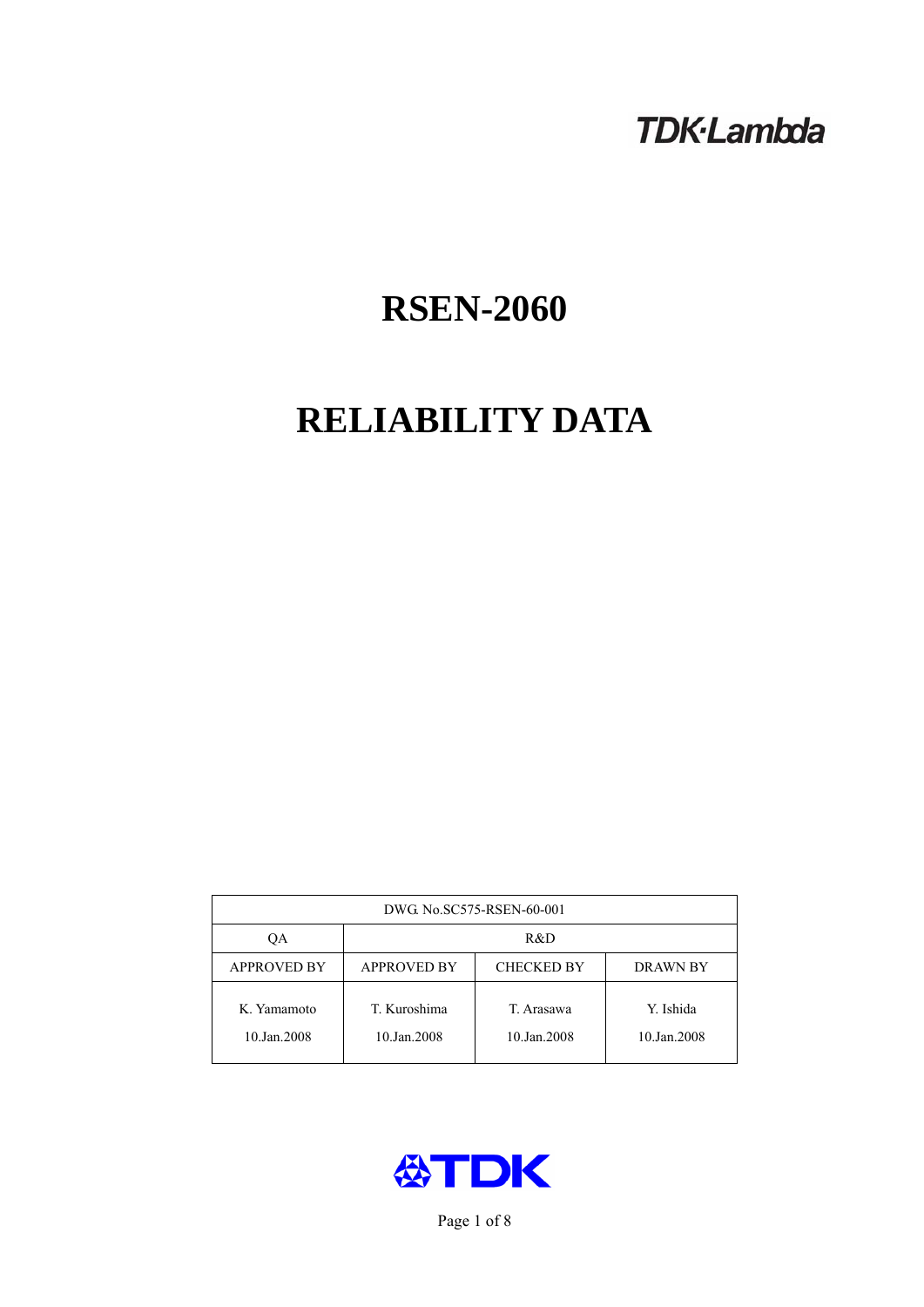#### **RSEN-2060**

# **I N D E X**

|                                     | Page   |
|-------------------------------------|--------|
| 1. Calculated Values of MTBF        | Page-3 |
| 2. Vibration Test                   | Page-4 |
| 3. Heat Cycle Test                  | Page-5 |
| 4. Humidity Test                    | Page-6 |
| 5. High Temperature Resistance Test | Page-7 |
| 6. Low Temperature Storage Test     | Page-8 |

The following data are typical values. As all units have nearly the same characteristics, the data to be considered as ability values.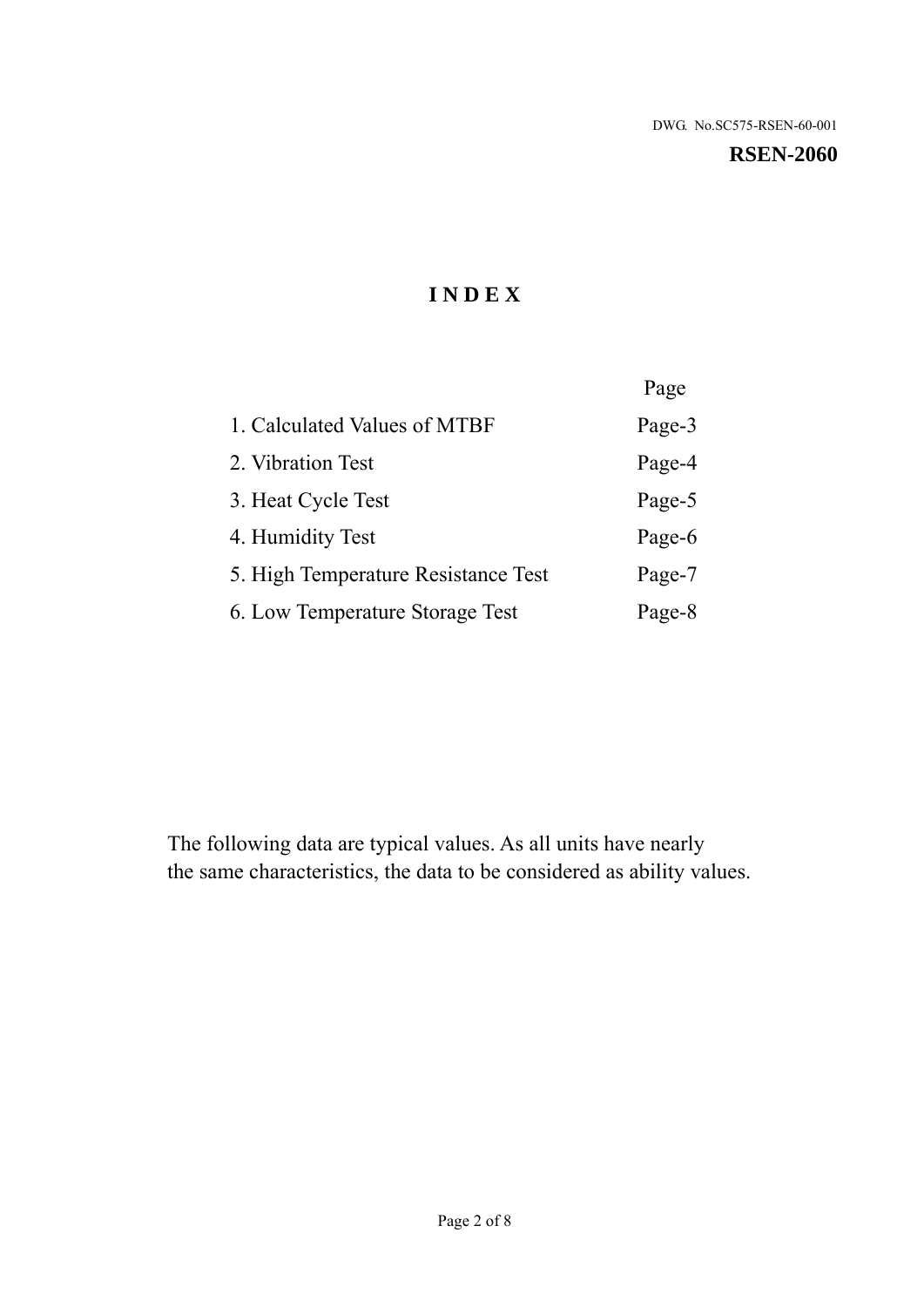#### **RSEN-2060**

1. Calculated values of MTBF

MODEL : RSEN-2060

(1) Calculating Method

 Calculated based on parts stress reliability projection of MIL-HDBK-217F NOTICE2.

Individual failure rates  $\lambda$  G is given to each part and MTBF is calculated by the count of each part.

$$
MIBF = \frac{1}{\lambda_{\text{equip}}} = \frac{1}{\sum_{i=1}^{n} N_i (\lambda_G \pi_Q)_i} \times 10^6 \text{ (hours)}
$$

| $\lambda$ equip | : Total equipment failure rate (Failure $/ 10^6$ Hours)                   |
|-----------------|---------------------------------------------------------------------------|
| $\lambda$ G     | : Generic failure rate for the $\hbar$ generic part                       |
|                 | (Failure/ $10^6$ Hours)                                                   |
| Ni              | : Quantity of <i>i</i> th generic part                                    |
| N               | : Number of different generic part categories                             |
| $\pi$ Q         | : Generic quality factor for the <i>i</i> th generic part ( $\pi Q = 1$ ) |

- (2) MTBF Values
	- GF : Ground, Fixed

 $MTBF = 6,241,418$  (Hours)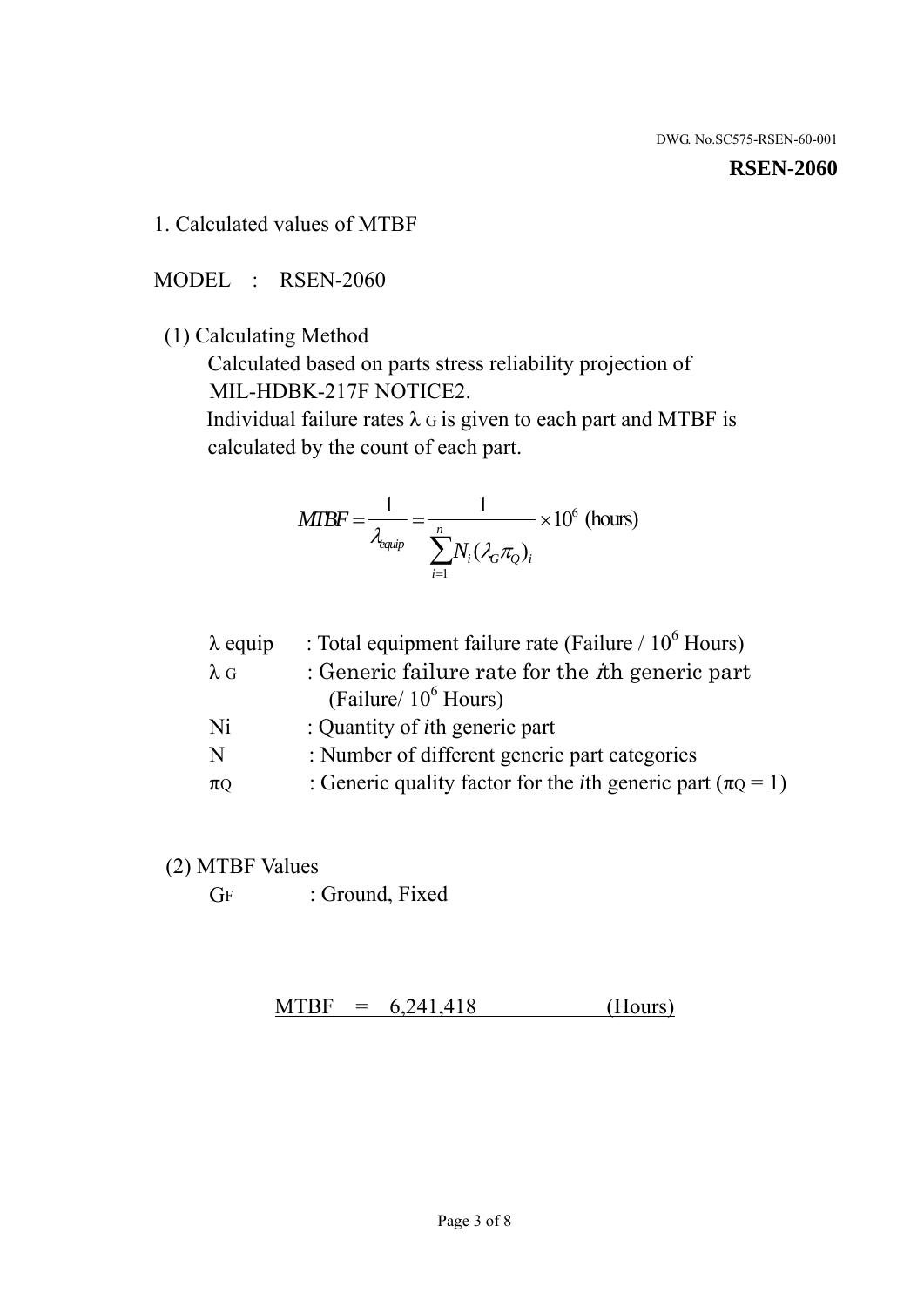#### **RSEN-2060**

2. Vibration Test

## MODEL : RSEN-2060 (Representation Product : RSEN-2030)

- (1) Vibration Test Class Frequency Variable Endurance Test
- (2) Equipment Used Controller VS-1000-6, Vibrator 905-FN ( IMV CORP.)
- (3) The Number of D.U.T. (Device Under Test) 5 units
- (4) Test Condition
	- · Frequency : 10~55Hz
	- · Amplitude : 1.5mm, Sweep for 1 min.
	- · Dimension and times : X, Y and Z directions for 2 hours each.

## (5) Test Method

Fix the D.U.T. on the fitting-stage

# (6) Test Results

PASS

#### Typical Sample Data

| ັ່                                 |                                                         |           |                     |                     |
|------------------------------------|---------------------------------------------------------|-----------|---------------------|---------------------|
| Check item                         | Spec.                                                   |           | <b>Before Test</b>  | After Test          |
|                                    | Differential Mode: 25dBmin.                             | $0.4$ MHz | 39.72               | 40.02               |
|                                    |                                                         | 30 MHz    | 58.84               | 55.92               |
| Attenuation (dB)                   | Common Mode: 25dBmin.                                   | 2 MHz     | 36.32               | 36.44               |
|                                    |                                                         | 30 MHz    | 38.26               | 38.08               |
| Leakage Current (mA)               | Line1<br>$1mA$ max. $(250V, 60Hz)$<br>Line <sub>2</sub> |           | 0.42                | 0.41                |
|                                    |                                                         | 0.43      | 0.42                |                     |
| DC Resistance $(m\Omega)$          | 6m $\Omega$ max.                                        |           | 3.84                | 3.72                |
| <b>Test Voltage</b>                | $L-L: 1768Vdc$ 60s.                                     |           | OK                  | OK.                 |
|                                    | $L-E: 2500$ Vac 60s.                                    |           |                     |                     |
| Isolation Resistance ( $M\Omega$ ) | $100M \Omega$ min. (500Vdc 60s)                         |           | $4.1 \times 10^{6}$ | $4.3 \times 10^{6}$ |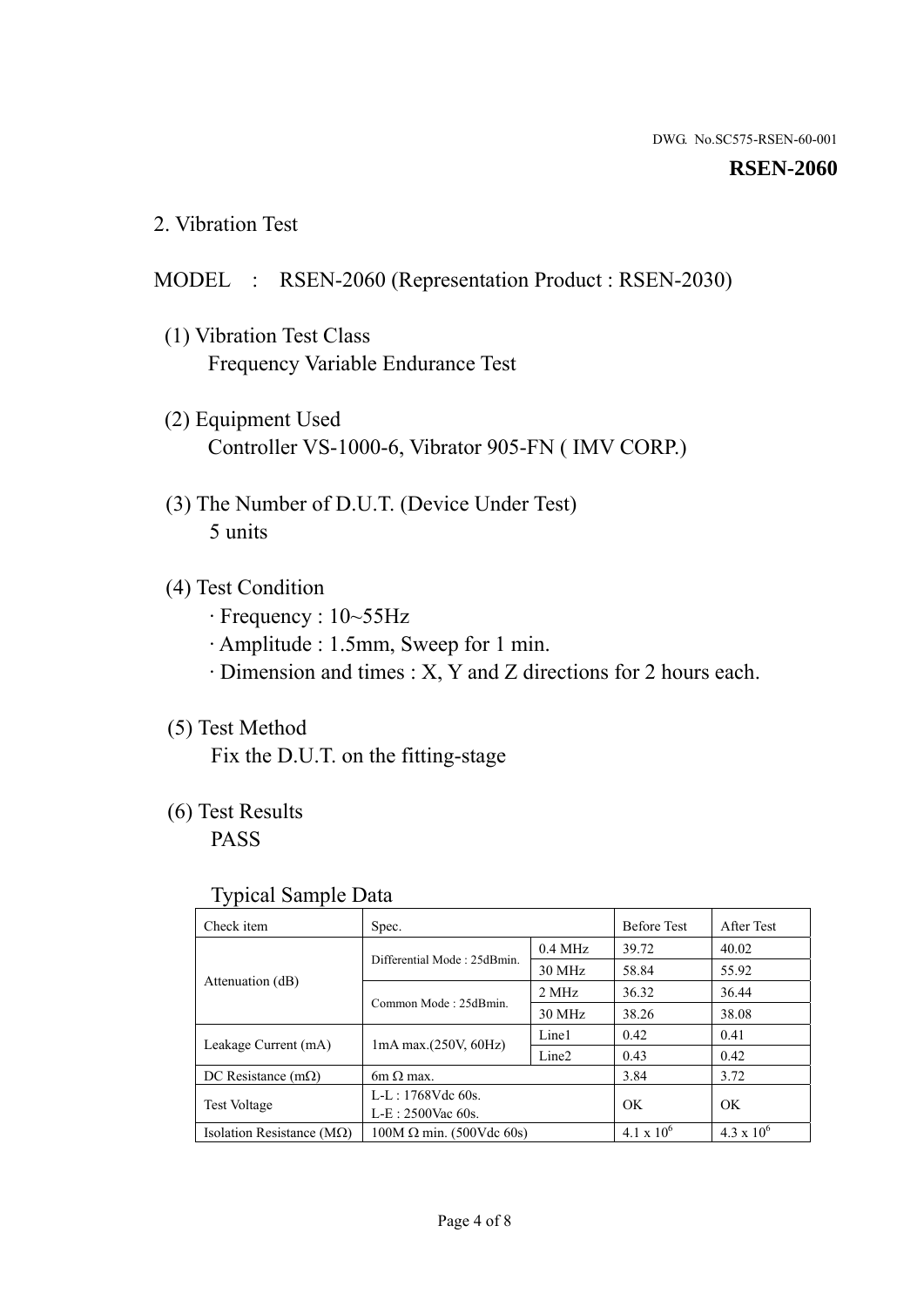3. Heat Cycle Test

## MODEL : RSEN-2060 (Representation Product : RSEN-2030)

- (1) Equipment Used TEMPERATURE CHAMBER TSA-71H-W (ESPEC CORP.)
- (2) The Number of D.U.T. (Device Under Test) 5 units
- (3) Test Conditions
	- · Ambient Temperature : -25~+85°C · Test Cycles : 100cycles



(4) Test Method

 Before the test check if there is no abnormal characteristics and put the D.U.T. in the testing chamber. Then test it in the above cycles, After the test is completed leave it for 1 hour at room temperature and check it if there is no abnormal each characteristics.

(5) Test Results

PASS

| <b>Typical Sample Data</b> |  |  |
|----------------------------|--|--|
|----------------------------|--|--|

| Check item                    | Spec.                                                                                                                          |           | <b>Before Test</b> | After Test        |
|-------------------------------|--------------------------------------------------------------------------------------------------------------------------------|-----------|--------------------|-------------------|
|                               |                                                                                                                                | $0.4$ MHz | 40.06              | 40.06             |
|                               | Differential Mode: 25dBmin.                                                                                                    | 30 MHz    | 55.64              | 57.12             |
| Attenuation (dB)              | Common Mode: 25dBmin.                                                                                                          | 2 MHz     | 35.40              | 36.74             |
|                               |                                                                                                                                | 30 MHz    | 37.70              | 37.36             |
|                               | Line1<br>$1mA$ max. $(250V, 60Hz)$<br>Line <sub>2</sub><br>$6m \Omega$ max.<br>L-L: $1768V$ de $60s$ .<br>$L-E: 2500$ Vac 60s. |           | 0.41               | 0.49              |
| Leakage Current (mA)          |                                                                                                                                |           | 0.42               | 0.48              |
| DC Resistance $(m\Omega)$     |                                                                                                                                |           | 3.48               | 3.22              |
|                               |                                                                                                                                |           | OK                 | OK                |
| <b>Test Voltage</b>           |                                                                                                                                |           |                    |                   |
| Isolation Resistance ( $MQ$ ) | $100M \Omega$ min. (500Vdc 60s)                                                                                                |           | $9.5 \times 10^5$  | $9.4 \times 10^5$ |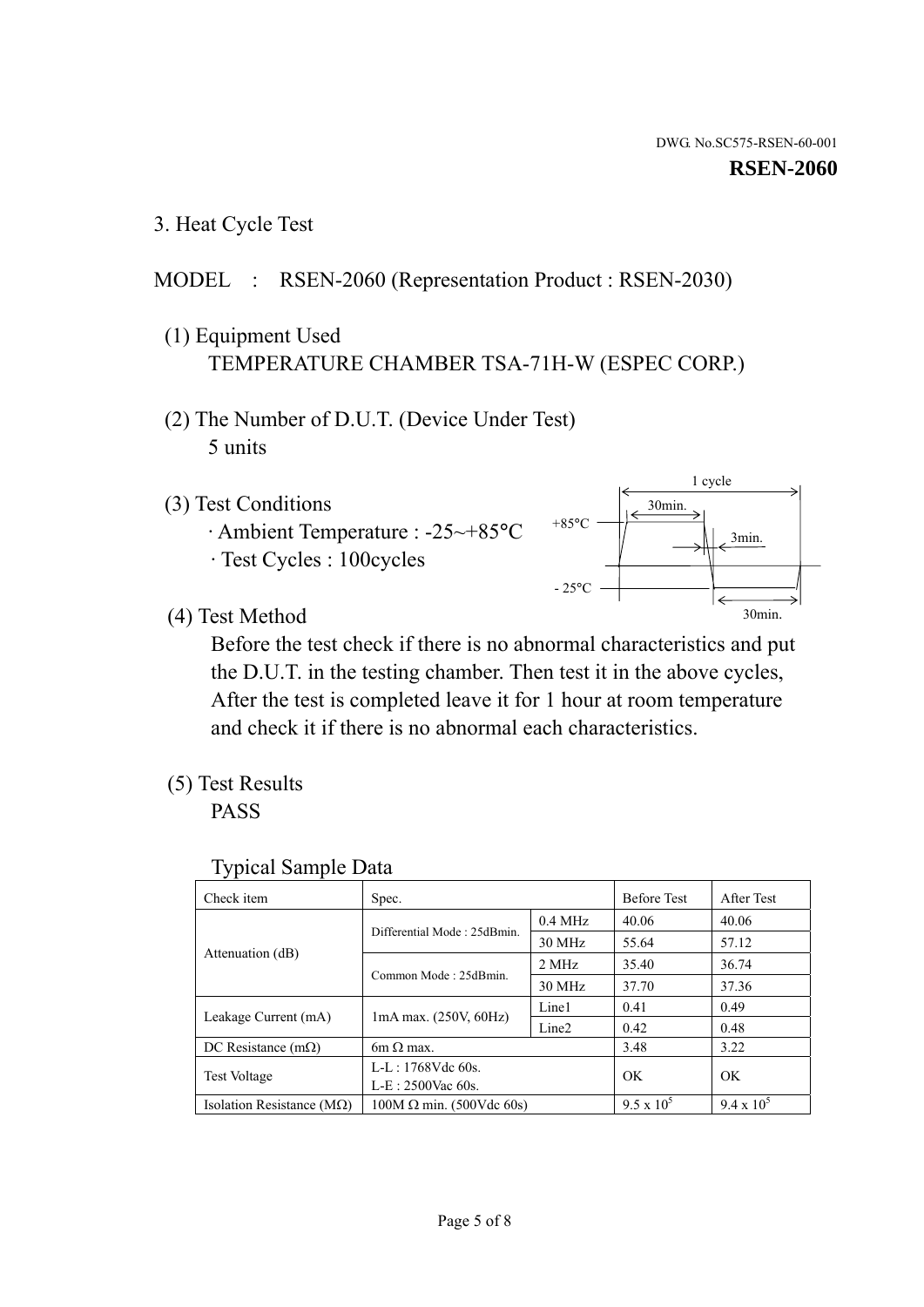4. Humidity Test

## MODEL : RSEN-2060 (Representation Product : RSEN-2030)

- (1) Equipment Used TEMP. & HUMID. CHAMBER PR-4KT (ESPEC CORP.)
- (2) The Number of D.U.T. (Device Under Test) 5 units

### (3) Test Conditions

- · Ambient Temperature : +40°C
- · Test Time : 500 hours
- · Ambient Humidity : 90~95% RH No Dewdrop

### (4) Test Method

 Before the test check if there is no abnormal characteristics and put the D.U.T. in the testing chamber. Then test it in the above conditions. After the test is completed leave it for 1 hour at room temperature and check it if there is no abnormal each characteristics.

### (5) Test Results

PASS

| ╯┸                                 |                                 |                   |                     |                     |
|------------------------------------|---------------------------------|-------------------|---------------------|---------------------|
| Check item                         | Spec.                           |                   | <b>Before Test</b>  | After Test          |
|                                    | Differential Mode: 25dBmin.     | $0.4$ MHz         | 40.92               | 39.42               |
|                                    |                                 | 30 MHz            | 57.38               | 55.62               |
| Attenuation (dB)                   | Common Mode: 25dBmin.           | 2 MHz             | 36.16               | 36.22               |
|                                    |                                 | 30 MHz            | 37.34               | 37.92               |
| Leakage Current (mA)               | $1mA$ max. $(250V, 60Hz)$       | Line1             | 0.42                | 0.41                |
|                                    |                                 | Line <sub>2</sub> | 0.42                | 0.43                |
| DC Resistance $(m\Omega)$          | 6m $\Omega$ max.                |                   | 3.62                | 3.58                |
| <b>Test Voltage</b>                | $L-L: 1768Vdc$ 60s.             |                   | OK                  | OK                  |
|                                    | $L-E: 2500$ Vac 60s.            |                   |                     |                     |
| Isolation Resistance ( $M\Omega$ ) | $100M \Omega$ min. (500Vdc 60s) |                   | $3.6 \times 10^{6}$ | $4.5 \times 10^{6}$ |

#### Typical Sample Data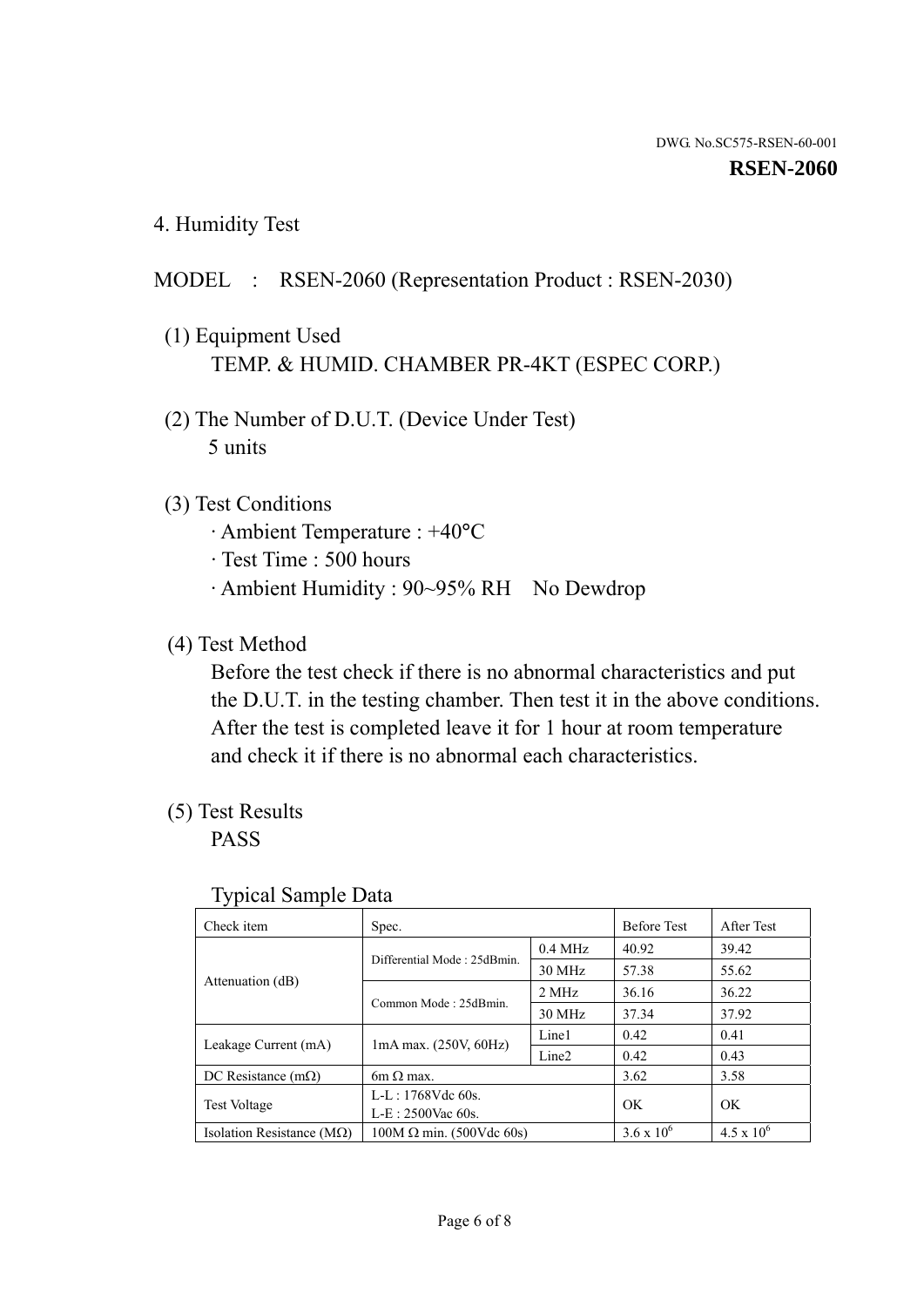5. High Temperature Resistance Test

#### MODEL : RSEN-2060 (Representation Product : RSEN-2060)

- (1) Equipment Used TEMPERATURE CHAMBER PHH-300 ( ESPEC CORP.)
- (2) The Number of D.U.T. (Device Under Test) 5 units
- (3) Test Conditions
	- · Ambient Temperature : +55°C
	- · Test Time : 500 hours
	- · Operating : DC 60A
- (4) Test Method

 Before the test check if there is no abnormal characteristics and put the D.U.T. in the testing chamber. Then test it in the above conditions. After the test is completed leave it for 1 hour at room temperature and check it if there is no abnormal each characteristics.

(5) Test Results

PASS

| . .                                |                                 |                   |                     |                     |
|------------------------------------|---------------------------------|-------------------|---------------------|---------------------|
| Check item                         | Spec.                           |                   | <b>Before Test</b>  | After Test          |
|                                    | Differential Mode: 25dBmin.     | $0.2$ MHz         | 57.86               | 58.52               |
|                                    |                                 | 30 MHz            | 52.04               | 51.94               |
| Attenuation (dB)                   | Common Mode: 25dBmin.           | 2 MHz             | 35.90               | 36.04               |
|                                    |                                 | 30 MHz            | 26.60               | 27.62               |
| Leakage Current (mA)               | $1mA$ max. $(250V, 60Hz)$       | Line1             | 0.45                | 0.46                |
|                                    |                                 | Line <sub>2</sub> | 0.46                | 0.46                |
| DC Resistance $(m\Omega)$          | $3m \Omega$ max.                |                   | 2.22                | 2.24                |
| <b>Test Voltage</b>                | $L-L: 1768Vdc$ 60s.             |                   | OK                  | OK                  |
|                                    | $L-E$ : 2500Vac 60s.            |                   |                     |                     |
| Isolation Resistance ( $M\Omega$ ) | $100M \Omega$ min. (500Vdc 60s) |                   | $4.1 \times 10^{6}$ | $4.6 \times 10^{6}$ |

#### Typical Sample Data